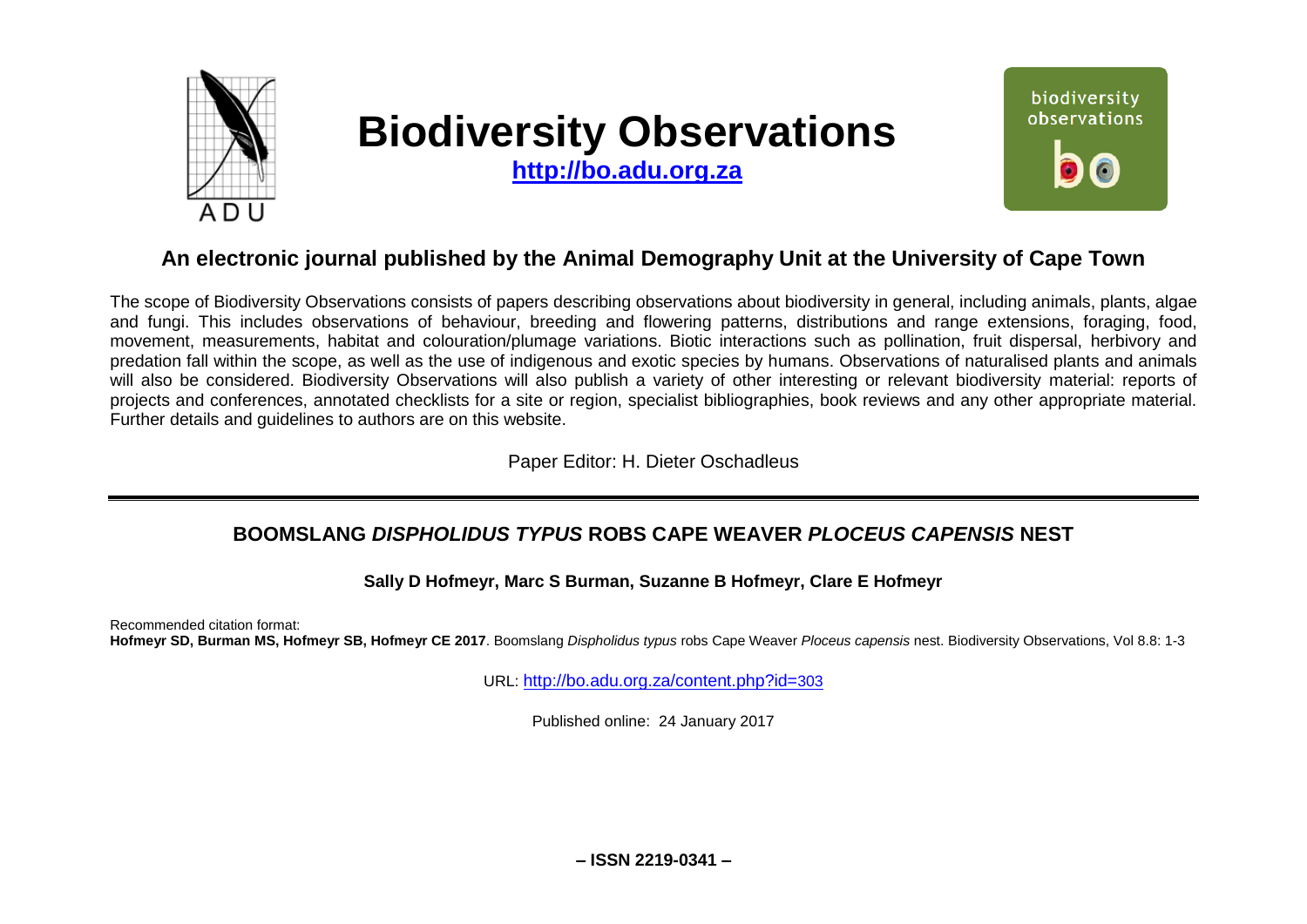

### **PREDATION**

## **BOOMSLANG** *DISPHOLIDUS TYPUS* **ROBS CAPE WEAVER** *PLOCEUS CAPENSIS* **NEST**

*Sally D Hofmeyr1\*, Marc S Burman<sup>1</sup> , Suzanne B Hofmeyr, Clare E Hofmeyr*

<sup>1</sup> Animal Demography Unit, Department of Biological Sciences, University of Cape Town, Rondebosch, 7701 South Africa

#### \*Corresponding author: [salhofmeyr@gmail.com](mailto:salhofmeyr@gmail.com)

Boomslangs *Dispholidus typus* are known to prey on Cape Weaver *Ploceus capensis* nestlings; in fact, they are the only reptilian nest predator listed for Cape Weavers in Roberts 7 (Craig 2005). On 30 December 2016, we observed a female boomslang successfully robbing a Cape Weaver nest in Schoenmakerskop (34°02′S, 25°32′E), outside Port Elizabeth, Eastern Cape, South Africa.

We had been observing a female Cape Weaver feeding her chicks for several days. Just before 10:00 on 30 December 2016, our attention was drawn outside by an unusual and persistent bird call. It was the weaver, hopping from branch to branch in the vicinity of her nest, repeatedly giving a short "chack" call. After some minutes, we noticed an olive-grey snake, perhaps slightly over 1 m in length, which we later identified as a female boomslang, approaching the active nest. (There were many empty nests in the same tree; we did not see the snake approach any of these.) As the snake got closer, a male Southern Masked Weaver *P. velatus* approached and began to attack the snake. This did not appear to deter the snake at all.

When the snake reached the nest and put her head inside, the chicks began making the same calls that they had made when the female arrived to feed them. This continued for perhaps a minute or two before they were eventually silenced. The snake remained busy in the nest for what seemed like an improbably long time; it may have been as much as five minutes (Fig. 1). Eventually she emerged, with bulges indicating the progress of the chicks down her gullet. There were two or three of these bulges. Without much delay, and still under attack from the Southern Masked Weaver, she made her way back up the branch and out of the tree and the garden.



**Figure 1** - Female boomslang *Dispholidus typus* robbing a Cape Weaver *Ploceus capensis* nest in Schoenmakerskop. Photograph ©Marc Burman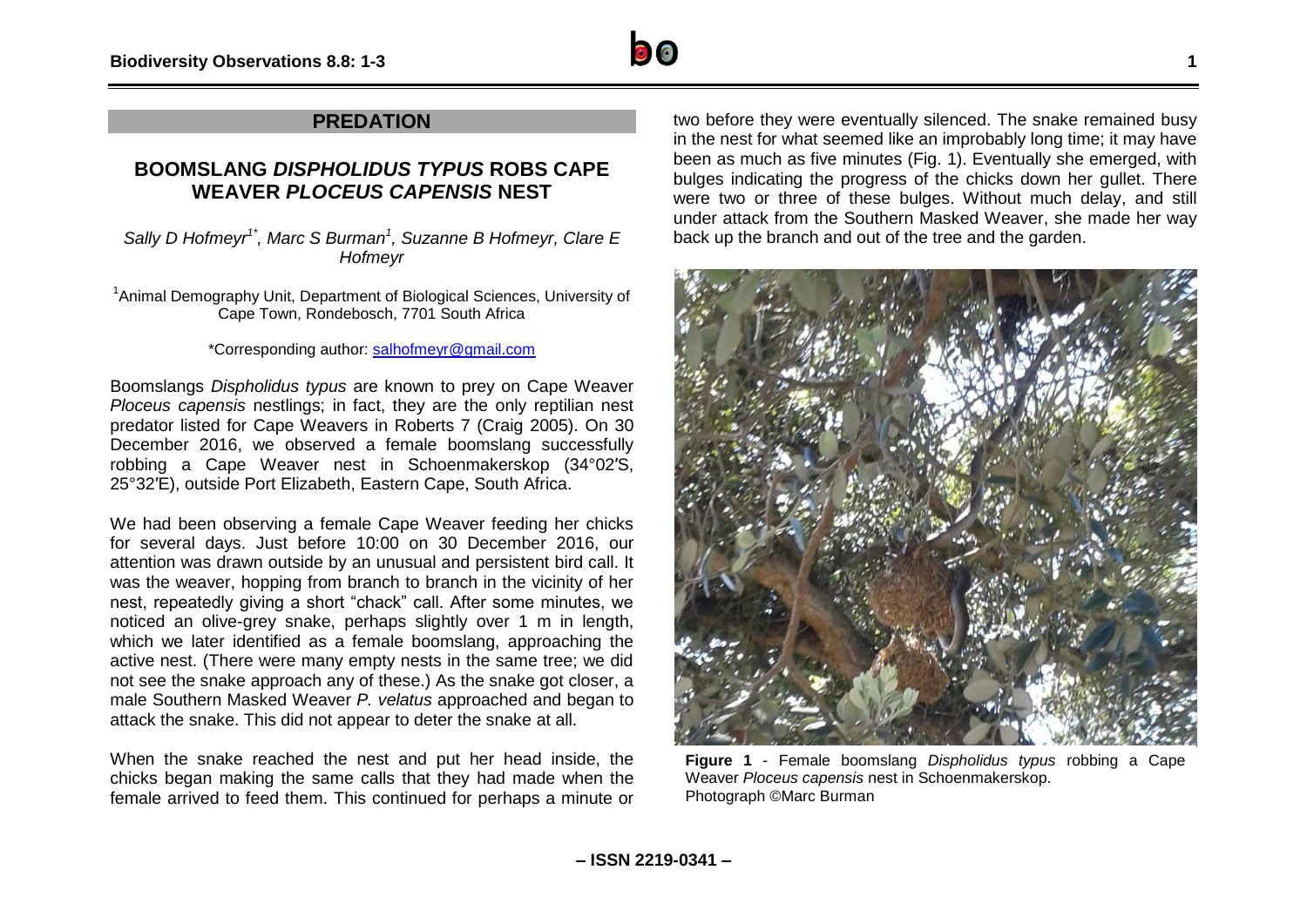Representatives of at least seven different bird species were present for at least some of the attack, alarm-calling and (in the case of the Southern Masked Weaver) attacking the snake. Early on a Cape Bulbul *Pycnonotus capensis* was present, but it did not stay for long. Several Cape White-eyes *Zosterops capensis* alarm-called around the nest for the duration of the attack. Somewhat less vocal were two or three Cape Sparrows *Passer melanurus*, one Greater Doublecollared Sunbird *Nectarinia afra* and an immature male Amethyst Sunbird *N. amethystina.* 

After the commotion had died down and the snake had disappeared, the female Cape Weaver approached the now-empty nest several times, hopping from branch to branch around the nest, looking at it, but never (as far as we saw) going inside. She was also not calling audibly, although it looked like she was trying to ascertain whether any chicks remained alive in the nest.

An hour or so later, we again heard white-eyes and weavers alarmcalling, and we then saw a male boomslang moving through the upper branches of the trees. He appeared to be hunting, but as far as we could see he was not successful. From time to time the whiteeyes would commence alarm-calling, and sometimes other birds would join in. In addition to all of the previously mentioned species, we also saw the following: a Black-collared Barbet *Lybius torquatus* watching briefly, but not alarm-calling; two or three Common Starlings *Sturnus vulgaris*, calling and apparently attacking the snake for a brief period; and a Spectacled Weaver *P. ocularis* and male Cape Weaver vigorously attacking the snake for some time (Fig. 2). Interestingly, the Cape Weaver appeared to be reluctant to strike the snake from above, even when there was clear access from above but not from below (Fig. 3). It seemed clear that the Southern Masked Weaver and Cape Weaver males made contact with the snakes, but these strikes appeared to have hardly any effect.



**Figure 2 -** Several species of birds alarm-calling near a male Boomslang *Dispholidus typus* (out of frame) in Schoenmakerskop. Photograph © Marc Burman